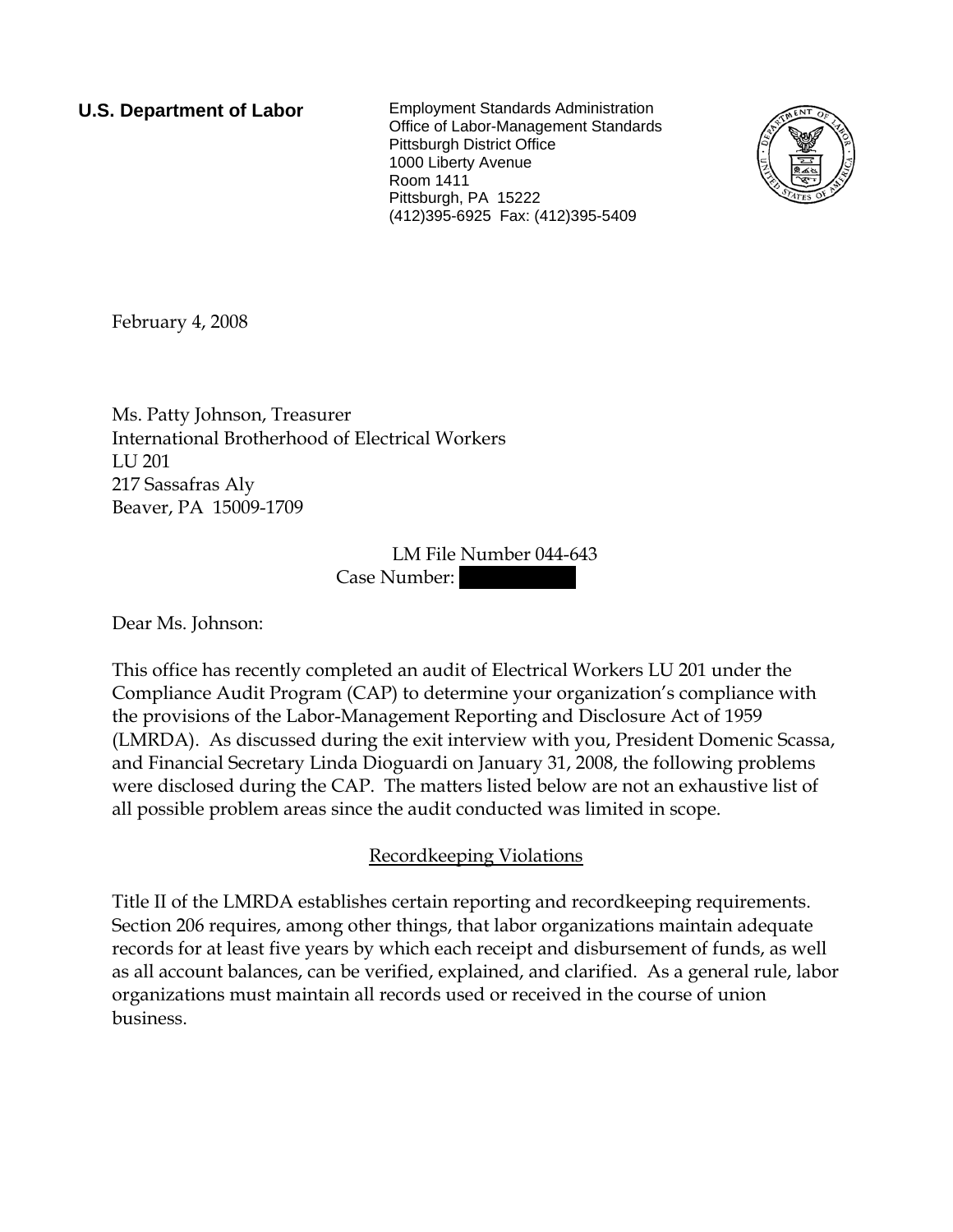Ms. Patty Johnson February 4, 2008 Page 2 of 3

For disbursements, this includes not only original bills, invoices, receipts, vouchers, and applicable resolutions, but also documentation showing the nature of the union business requiring the disbursement, the goods or services received, and the identity of the recipient(s) of the goods or services. In most instances, this documentation requirement can be satisfied with a sufficiently descriptive expense receipt or invoice. If an expense receipt is not sufficiently descriptive, a union officer or employee should write a note on it providing the additional information. For money it receives, the labor organization must keep at least one record showing the date, amount, purpose, and source of that money. The labor organization must also retain bank records for all accounts.

The audit of Local 201's 2007 records revealed the following recordkeeping violations:

General Reimbursed and Credit Card Expenses

Local 201 did not retain adequate documentation for reimbursed expenses and credit card expenses incurred by President Domenic Scassa totaling at least \$585.33. For example, general fund check was used to reimburse the Hershey Lodge in May 2007. The hotel bill was not retained.

As previously noted above, labor organizations must retain original receipts, bills, and vouchers for all disbursements. The president and treasurer (or corresponding principal officers) of your union, who are required to sign your union's LM report, are responsible for properly maintaining union records.

Based on your assurance that Local 201 will retain adequate documentation in the future, OLMS will take no further enforcement action at this time regarding the above violations.

## Reporting Violations

The audit disclosed a violation of LMRDA Section 201(b), which requires labor organizations to file annual financial reports accurately disclosing their financial condition and operations. The Labor Organization Annual Report LM-3 filed by Local 201 for fiscal year ending August 31, 2007, was deficient in the following area:

Certificates of Deposit Reported As Investments